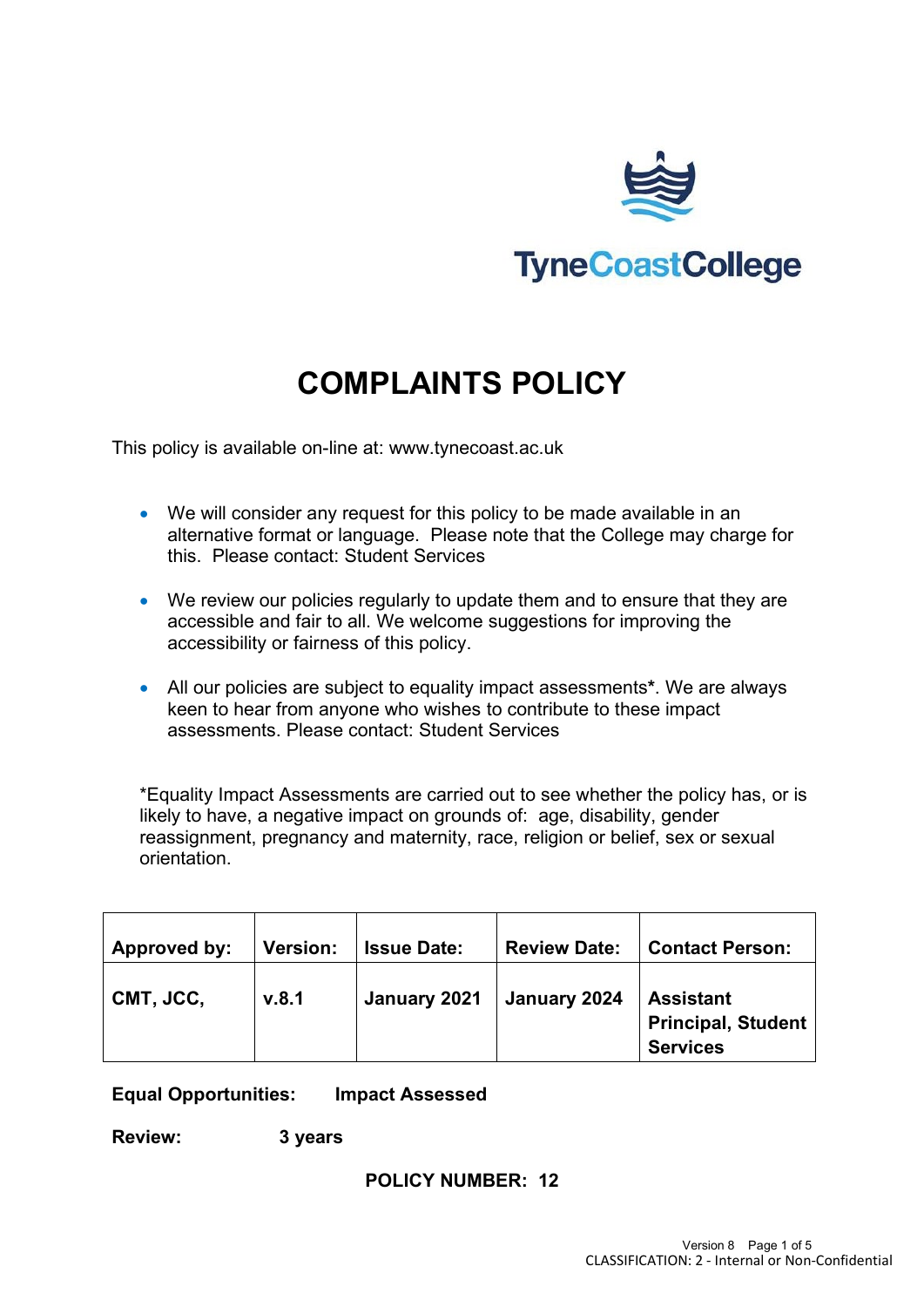# **COMPLAINTS POLICY**

## **1 Policy Statement**

The College welcomes comments and complaints from all members of the College community and from the general public. We use this process to improve services for learners and the wider community in which we exist.

Tyne Coast College is committed to the continuous improvement of the services it provides. We recognise that, occasionally, mistakes will be made or the service offered will not meet as individual's requirements or expectations. For these reasons it is College policy that all complaints should be:

- 1.1 Treated seriously and in an open manner
- 1.2 Acknowledged immediately, preferably in writing
- 1.3 Investigated
- 1.4 Resolved, wherever that is reasonably practicable, within no longer than 13 working weeks
- 1.5 Used as feedback to improve the service which the College offers

The College's Charter sets out the standards and services learners can expect us to provide, as well as the learner's responsibilities.

No complainant bringing a complaint under this Procedure will be treated less favourably by any member of staff. If there is evidence to the contrary, the member of staff may be subject to disciplinary proceedings.

#### **2 Scope**

The Policy applies to all members of the College community but does not replace College procedures for, staff grievances, academic appeals and student disciplinary action: those procedures should be used where appropriate.

#### **3 Legislation**

The Human Rights Act 1998 applies to the operation of this policy.

#### **4 Responsibilities**

4.1 **All College Staff** have a responsibility for receiving complaints, treating them seriously and dealing with them promptly and courteously in accordance with the procedure set out below.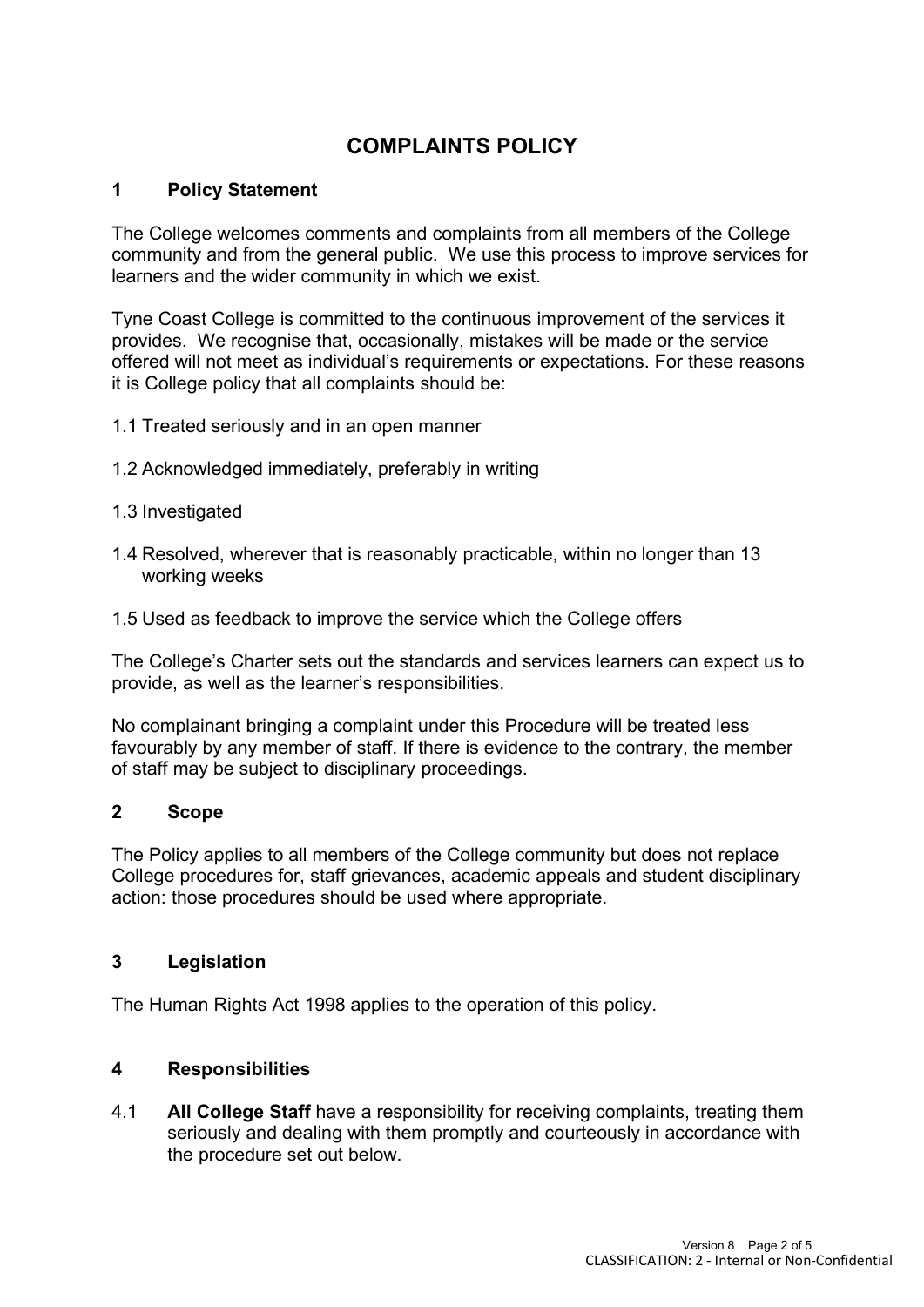- 4.2 **Heads of Learning/School, Heads of Service, and the College Management Team (CMT**) have a responsibility for resolving a complaint, and leading or contributing to an investigation into a complaint when this is considered appropriate.
- 4.3 **The College Chief Executive** is responsible for resolving complaints which have not been resolved during the previous two stages. The decision made by the Chief Executive is final.
- 4.4 **The Governing Body** is responsible for ensuring that the Complaints Policy and Procedure are operating effectively and may become directly involved if a complaint is directed against the Chief Executive, the Clerk or members of the governing body.

## **5 Actions to Implement and Develop Policy**

#### 5.1 **Stage One**

The College expects complaints about courses to be made to their Head of School/Learning in the first instance. Where this is not possible or does not result in satisfactory resolution, the complaint should be submitted in writing on the **College's official comments form**.

The College usually expects complaints to be made by the person concerned. However it will consider complaints made by a learner's parent or advocate.

Anonymous complaints cannot be investigated.

All comments/complaints will be forwarded to Student Services who will acknowledge receipt within one working week. Student Services will then forward to the relevant College manager.

#### 5.2 **Stage two**

The relevant College manager will respond in writing within one working week, explaining what has happened as a result of the complaint. Where this involves a member of staff, specific detail of action taken will not be made available. This is to ensure that our employees are afforded appropriate dignity at work.

If the complaint requires further investigation that cannot be carried out within the week, the manager shall keep the complainant informed and specify a date when a response can be given.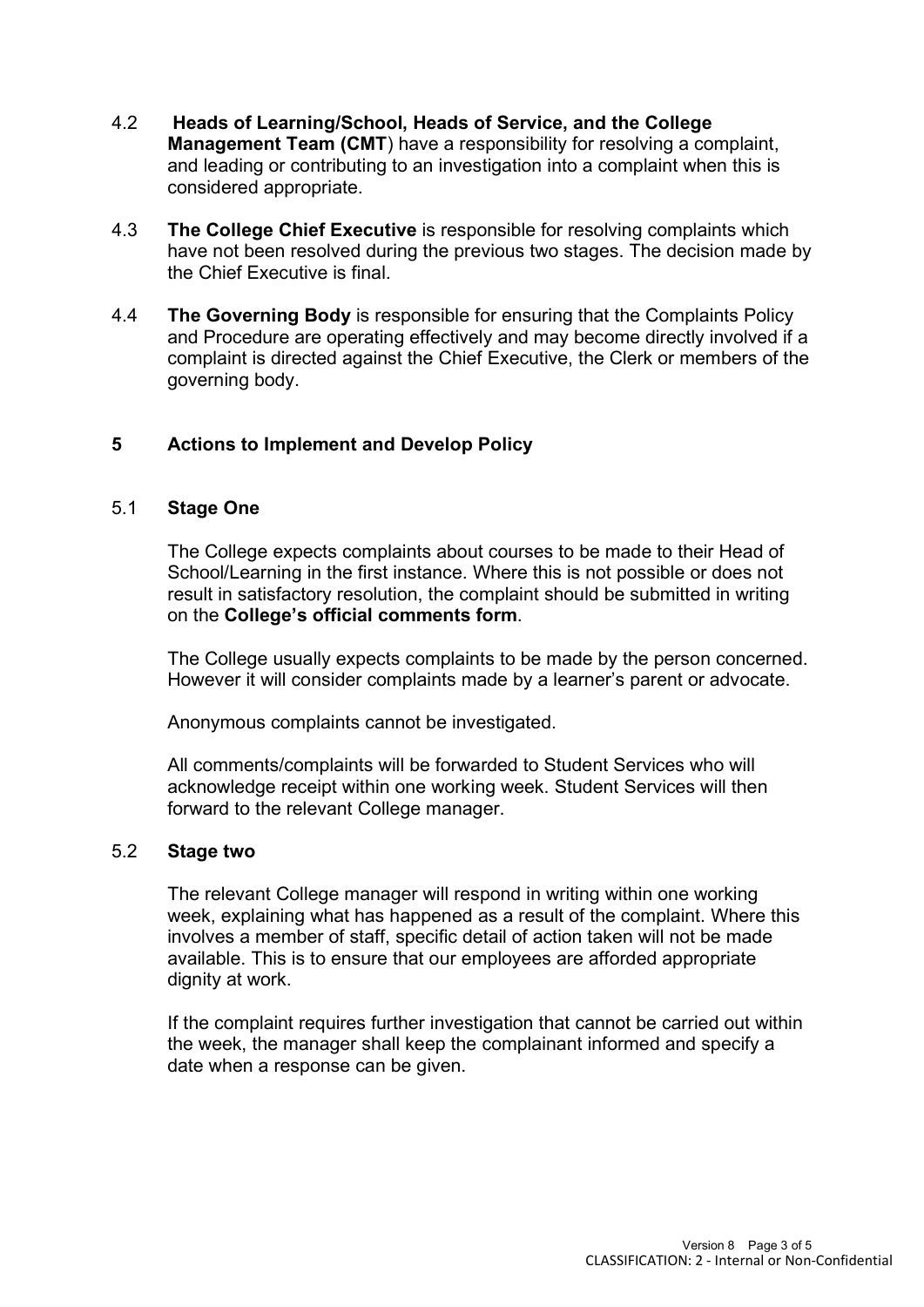#### 5.3 **Stage three**

If the complainant is dissatisfied with the relevant College manager's response then the complaint will be forwarded to a member of the College Management Team (CMT) to resolve.

The senior manager will acknowledge receipt of the complaint within two working weeks and a final reply will be completed within 8 working weeks to allow time for any formal investigations to take place.

#### 5.4 **Stage four (final internal College stage)**

If the complainant is still dissatisfied with the response then the matter will be referred to the Chief Executive. The Chief Executive will respond within three weeks. The Chief Executive's decision is final.

The total comments/complaints procedure should be finalised in no more than 13 working weeks unless there are exceptional circumstances in which case the complainant will be kept informed of progress.

5.5 For complaints within a Higher Education programme, the final decision from the Chief Executive will be informed to the compliant via a "Completion of procedures letter". If the complainant is not satisfied with the College response they can contact the Office of Independent Adjudicator (OIA) via the weblink [http://oiahe.org.uk/making-a-complaint-to-the-oia/how-to-make-a](http://oiahe.org.uk/making-a-complaint-to-the-oia/how-to-make-a-complaint.aspx)[complaint.aspx](http://oiahe.org.uk/making-a-complaint-to-the-oia/how-to-make-a-complaint.aspx) or telephone 0118 959 9813. This appeal to OIA should be made within 12 months and should not include issues regarding admission, academic judgements, employment issues or where subject to an existing court proceeding.

#### 5.6 **Complaints against the Chief Executive or Members of the Governing Body**

Complaints against the Chief Executive should be addressed to the Chair of the Governors c/o the Clerk to the Corporation. Complaints against the Governing Body should also be addressed to the Clerk to the Corporation.

#### **6 Monitoring & Evaluation**

6.1 Student Service will maintain a confidential record of complaints dealt with to feed into the College's quality improvement processes**.** The Assistant Principal will maintain a record of all complaints, appeals and outcomes and produce a termly report for analysis by the Senior Executive Group and subsequent submission to the Governors.